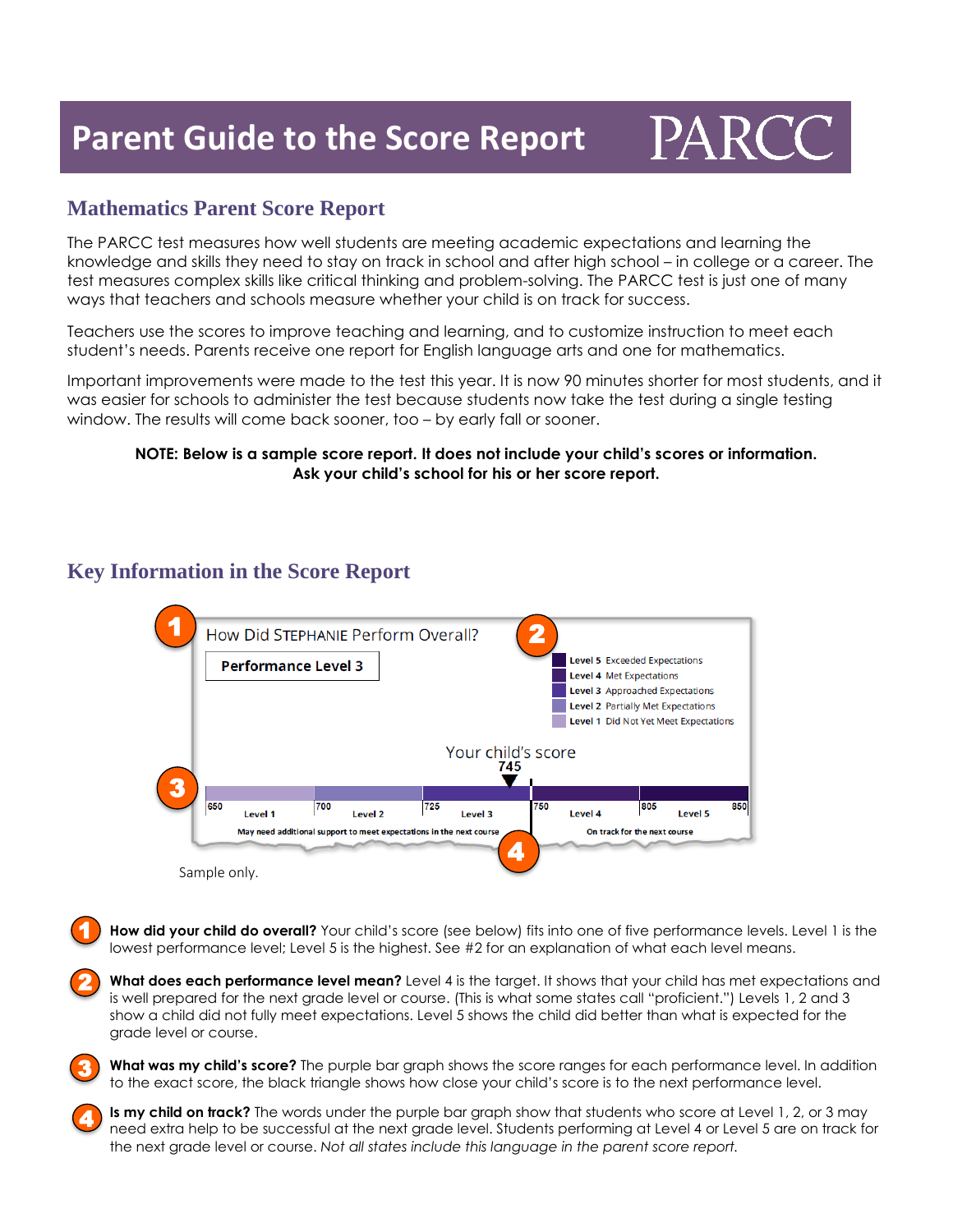### **Parent Guide to the Score Report**

# PARC

| <b>School Average</b><br>714 |                         |     |     |     |     | How Students in Your State Performed |         |         |                                                  |                |
|------------------------------|-------------------------|-----|-----|-----|-----|--------------------------------------|---------|---------|--------------------------------------------------|----------------|
|                              | <b>District Average</b> |     |     |     |     |                                      |         |         |                                                  |                |
|                              |                         | 724 |     |     |     |                                      |         |         |                                                  |                |
| <b>State Average</b><br>729  |                         |     |     |     |     |                                      |         |         |                                                  |                |
| Cross-State Average          |                         |     |     |     |     | 15%                                  | 25%     | 35%     | 15%                                              | 10%            |
|                              |                         | 714 |     |     |     | Level 1                              | Level 2 | Level 3 | Level 4                                          | <b>Level 5</b> |
|                              |                         |     |     |     |     |                                      |         |         | Percentage of students at each performance level |                |
| 650                          | 700                     | 725 | 750 | 790 | 850 |                                      |         |         |                                                  |                |

5

6

**How do I compare scores?** Unlike many previous state test score reports, PARCC score reports show how your student is performing compared to the average for students in the same grade or course in the school, district, and state. Some states also include a comparison to students in all states that took the test, called the cross-state *average.*

**How did students in my state do?** This shows the percentage of students at each performance level in your state. This gives you a sense of how students are doing overall in your state, and how your child's performance compares.

| Student Growth Percentile |  |  |
|---------------------------|--|--|
|                           |  |  |
|                           |  |  |

Your child's score this year is the same as or better than 35 percent of Maryland students who had a similar score to your child on the assessment in a previous year(s).

The probable range in the student's overall score on this test is plus or minus 3.3 points. This is the amount of change that would be expected in your child's score if he/she were to take the test many times. Small differences in scores should not be overinterpreted.

Sample only

7

8 i,



**Is my child improving compared to last year?** Student Growth Percentile (SGP) shows how your child's improvement from last year compares to other students' improvement. In other words, compared to other students who scored the same as your child did last year, how much did your child's achievement improve? The higher the SGP, the better your child did, compared to other students who scored the same as your child did last year. An SGP of 50 percent or more means they improved *more* than most students who scored the same as they did last year. An SGP of 49 percent or less means they did not improve as much as other students who scored the same as they did last year. *Not all states include the Student Growth Percentile in the parent score report.*



**How precise is my child's score?** Similar to public opinion polls, which have a "margin of error," test scores are accurate within a few points. If your child were to take the test on another day, his/her score might be slightly higher or lower. This shows the likely variation in scores for your child. Check your child's score report to see what the probable range is. *Not all states include the probable range in the parent score report.*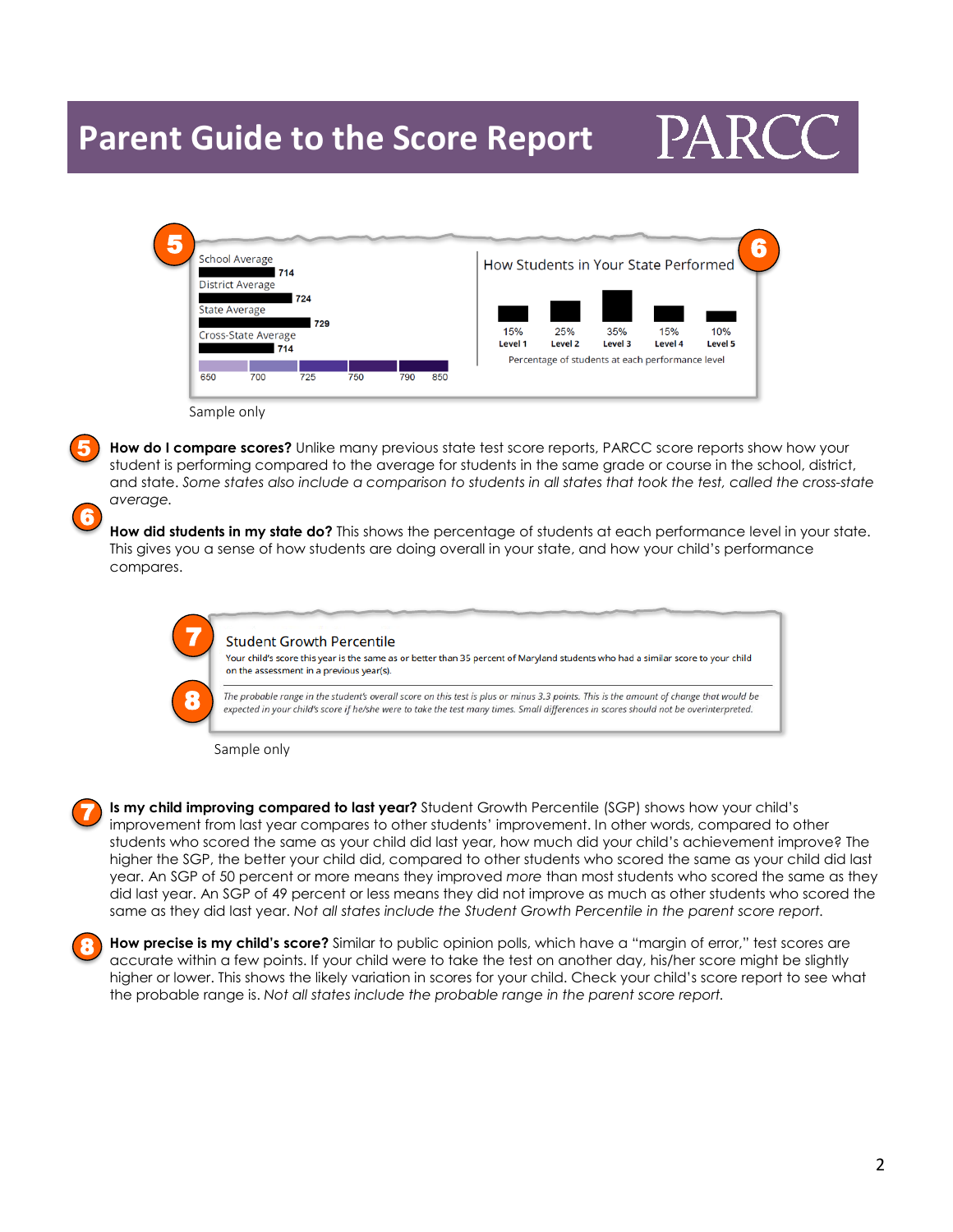**Parent Guide to the Score Report**

## PARC

### **Side 2 of the Parent Score Report**

10



**How did my child do in different areas of mathematics?** This section shows where your child is excelling and where he/she needs extra support. Each area, such as *major content* and *expressing mathematical reasoning,* includes a description of what it looks like to meet the expectations. 9

**What do the arrows mean?** The arrows give you a quick rundown on how your child is doing compared to students who are meeting expectations. The legend explains that in words.